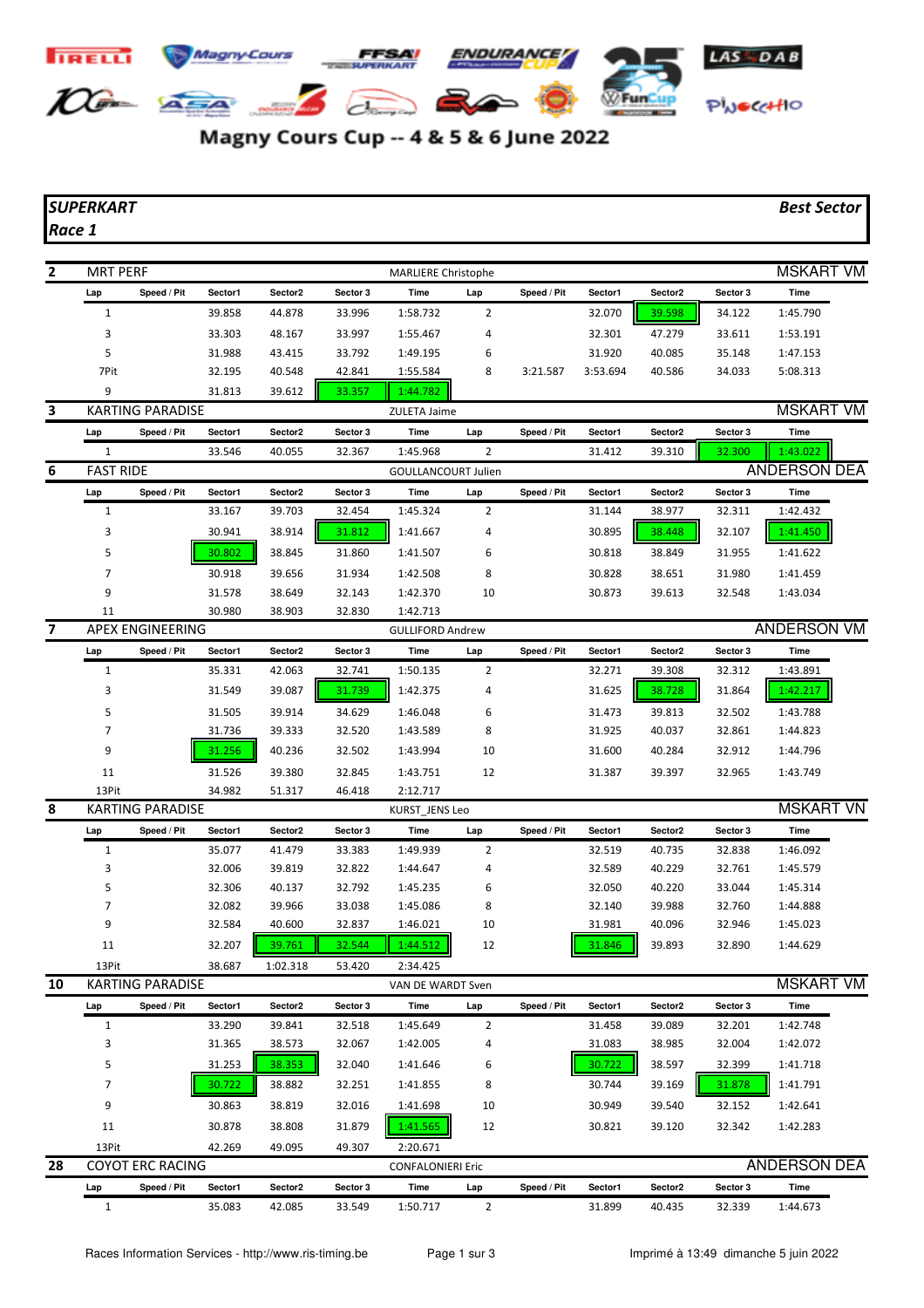|    | 3              |                         | 31.228  | 38.949   | 32.267   | 1:42.444                  | 4     |             | 31.693  | 40.870              | 32.428   | 1:44.991            |  |
|----|----------------|-------------------------|---------|----------|----------|---------------------------|-------|-------------|---------|---------------------|----------|---------------------|--|
|    | 5              |                         | 31.641  | 39.337   | 32.674   | 1:43.652                  | 6     |             | 31.581  | 39.433              | 32.468   | 1:43.482            |  |
|    | 7              |                         | 31.416  | 38.848   | 32.366   | 1:42.630                  | 8     |             | 31.413  | 39.588              | 32.558   | 1:43.559            |  |
|    | 9              |                         | 31.712  | 40.718   | 34.846   | 1:47.276                  | 10    |             | 32.330  | 40.586              | 33.416   | 1:46.332            |  |
|    | 11             |                         | 34.107  | 40.744   | 34.738   | 1:49.589                  | 12    |             | 35.034  | 42.179              | 40.238   | 1:57.451            |  |
|    | 13Pit          |                         | 42.112  | 51.699   | 1:12.364 | 2:46.175                  |       |             |         |                     |          |                     |  |
| 43 |                | <b>KARTING PARADISE</b> |         |          |          | <b>MEURENS Olivier</b>    |       |             |         |                     |          | <b>MSKART VM</b>    |  |
|    | Lap            | Speed / Pit             | Sector1 | Sector2  | Sector 3 | Time                      | Lap   | Speed / Pit | Sector1 | Sector2             | Sector 3 | Time                |  |
|    | $\mathbf{1}$   |                         | 37.645  | 43.106   | 36.366   | 1:57.117                  | 2Pit  |             | 41.965  | 48.359              | 41.239   | 2:11.563            |  |
| 51 |                | PETERSMOTORENREVISIE    |         |          |          | <b>REIT Christiaan</b>    |       |             |         |                     |          | <b>MSKART PVP</b>   |  |
|    | Lap            | Speed / Pit             | Sector1 | Sector2  | Sector 3 | Time                      | Lap   | Speed / Pit | Sector1 | Sector2             | Sector 3 | Time                |  |
|    | $\mathbf{1}$   |                         | 55.791  | 43.353   | 35.175   | 2:14.319                  | 2     |             | 35.058  | 42.088              | 35.724   | 1:52.870            |  |
|    | 3              |                         | 34.641  | 41.389   | 34.971   | 1:51.001                  | 4     |             | 34.156  | 41.436              | 35.127   | 1:50.719            |  |
|    | 5              |                         | 33.938  | 41.845   | 34.268   | 1:50.051                  | 6     |             | 34.014  | 40.966              | 39.419   | 1:54.399            |  |
|    | $\overline{7}$ |                         | 33.833  | 41.346   | 36.527   | 1:51.706                  | 8     |             | 34.143  | 41.570              | 34.303   | 1:50.016            |  |
|    | 9              |                         | 33.909  | 41.120   | 34.825   | 1:49.854                  | 10    |             | 33.722  | 40.993              | 37.210   | 1:51.925            |  |
|    | 11             |                         | 34.036  | 42.038   | 34.328   | 1:50.402                  | 12Pit |             | 37.150  | 42.508              | 43.548   | 2:03.206            |  |
| 54 |                | <b>KARTING PARADISE</b> |         |          |          | VAN DER LINDE Judith      |       |             |         |                     |          | <b>MSKART VM</b>    |  |
|    | Lap            | Speed / Pit             | Sector1 | Sector2  | Sector 3 | Time                      | Lap   | Speed / Pit | Sector1 | Sector2             | Sector 3 | Time                |  |
|    | $\mathbf{1}$   |                         | 37.873  | 44.015   | 36.589   | 1:58.477                  | 2     |             | 35.331  | 42.547              | 35.957   | 1:53.835            |  |
|    | 3              |                         | 34.700  | 42.090   | 34.619   | 1:51.409                  | 4     |             | 34.259  | 41.787              | 34.917   | 1:50.963            |  |
|    | 5              |                         | 33.677  | 41.500   | 33.774   | 1:48.951                  | 6     |             | 33.270  | 41.439              | 34.010   | 1:48.719            |  |
|    | 7              |                         | 33.269  | 41.249   | 33.949   | 1:48.467                  | 8     |             | 33.728  | 41.686              | 33.806   | 1:49.220            |  |
|    | 9              |                         | 33.582  | 41.389   | 33.929   | 1:48.900                  | 10    |             | 33.220  | 41.211              | 33.727   | 1:48.158            |  |
|    | 11             |                         | 33.181  | 41.476   | 33.804   | 1:48.461                  | 12    |             | 33.118  | 41.429              | 34.139   | 1:48.686            |  |
|    | 13Pit          |                         | 37.228  | 48.379   | 39.525   | 2:05.132                  |       |             |         |                     |          |                     |  |
| 65 |                | <b>KARTING PARADISE</b> |         |          |          | VAN DE NES Richard        |       |             |         |                     |          | <b>MSKART VM</b>    |  |
|    | Lap            | Speed / Pit             | Sector1 | Sector2  | Sector 3 | Time                      | Lap   | Speed / Pit | Sector1 | Sector2             | Sector 3 | Time                |  |
|    | $\mathbf{1}$   |                         | 34.705  | 40.516   | 33.190   | 1:48.411                  | 2     |             | 32.254  | 39.719              | 32.592   | 1:44.565            |  |
|    | 3              |                         | 32.144  | 39.699   | 32.505   | 1:44.348                  | 4     |             | 32.043  | 39.175              | 32.150   | 1:43.368            |  |
|    | 5              |                         | 31.828  | 39.418   | 32.407   | 1:43.653                  | 6     |             | 32.004  | 39.399              | 32.418   | 1:43.821            |  |
|    | 7              |                         | 31.797  | 39.327   | 32.323   | 1:43.447                  | 8     |             | 32.036  | 39.610              | 32.092   | 1:43.738            |  |
|    | 9              |                         | 32.215  | 40.014   | 32.049   | 1:44.278                  | 10    |             | 31.879  | 39.162              | 32.427   | 1:43.468            |  |
|    | 11             |                         | 31.708  | 38.992   | 32.443   | 1:43.143                  | 12    |             | 31.810  | 39.114              | 32.105   | 1:43.029            |  |
|    | 13Pit          |                         | 38.274  | 45.250   | 41.601   | 2:05.125                  |       |             |         |                     |          |                     |  |
| 69 |                | <b>COYOT ERC RACING</b> |         |          |          | VANDEMEULEBROUCKE Thierry |       |             |         |                     |          | <b>PVP/DEA</b>      |  |
|    | Lap            | Speed / Pit             | Sector1 | Sector2  | Sector 3 | Time                      | Lap   | Speed / Pit | Sector1 | Sector2             | Sector 3 | Time                |  |
|    | $\mathbf{1}$   |                         | 38.255  | 44.279   | 36.166   | 1:58.700                  | 2     |             | 35.400  | 42.956              | 35.662   | 1:54.018            |  |
|    | 3              |                         | 34.654  | 42.579   | 35.378   | 1:52.611                  | 4     |             | 34.847  | 42.304              | 35.269   | 1:52.420            |  |
|    | 5              |                         | 34.354  | 43.105   | 34.954   | 1:52.413                  | 6     |             | 34.845  | 43.783              | 35.557   | 1:54.185            |  |
|    | 7              |                         | 35.061  | 43.496   | 35.754   | 1:54.311                  | 8     |             | 35.405  | 42.912              | 35.956   | 1:54.273            |  |
|    | 9              |                         | 35.158  | 44.298   | 35.931   | 1:55.387                  | 10    |             | 36.003  | 42.888              | 35.682   | 1:54.573            |  |
|    | 11             |                         | 35.220  | 42.998   | 36.325   | 1:54.543                  | 12Pit |             | 44.599  | 1:07.784            | 1:09.305 | 3:01.688            |  |
| 79 |                | <b>JPD MOTORSPORT</b>   |         |          |          | <b>DREDGE Jason</b>       |       |             |         |                     |          | <b>ANDERSON PVP</b> |  |
|    | Lap            | Speed / Pit             | Sector1 | Sector2  | Sector 3 | Time                      | Lap   | Speed / Pit | Sector1 | Sector2             | Sector 3 | Time                |  |
|    | $\mathbf{1}$   |                         | 34.212  | 39.748   | 32.874   | 1:46.834                  | 2     |             | 32.164  | 39.642              | 32.260   | 1:44.066            |  |
|    | 3              |                         | 32.250  | 39.094   | 32.350   | 1:43.694                  | 4     |             | 31.959  | 39.438              | 32.402   | 1:43.799            |  |
|    | 5              |                         | 32.051  | 39.297   | 32.490   | 1:43.838                  | 6     |             | 32.039  | 39.725              | 32.426   | 1:44.190            |  |
|    | $\overline{7}$ |                         | 32.050  | 39.609   | 32.653   | 1:44.312                  | 8     |             | 32.145  | 39.913              | 32.810   | 1:44.868            |  |
|    | 9              |                         | 32.389  | 39.709   | 32.645   | 1:44.743                  | 10Pit |             | 32.190  | 39.540              | 44.175   | 1:55.905            |  |
| 84 |                | REDSPEED RACING         |         |          |          | <b>ROBINSON Matt</b>      |       |             |         |                     |          | <b>ANDERSON VM</b>  |  |
|    | Lap            | Speed / Pit             | Sector1 | Sector2  | Sector 3 | Time                      | Lap   | Speed / Pit | Sector1 | Sector2             | Sector 3 | Time                |  |
|    | 1Pit           |                         | 38.106  | 55.173   | 46.905   | 2:20.184                  |       |             |         |                     |          |                     |  |
| 85 |                | ARNAUDSPEEDRRACER       |         |          |          | LEGOUBIN Arnaud           |       |             |         |                     |          | <b>MSKART VM</b>    |  |
|    | Lap            | Speed / Pit             | Sector1 | Sector2  | Sector 3 | Time                      | Lap   | Speed / Pit | Sector1 | Sector <sub>2</sub> | Sector 3 | Time                |  |
|    | 1Pit           |                         | 35.376  | 1:05.544 | 51.659   | 2:32.579                  |       |             |         |                     |          |                     |  |
| 91 |                | <b>JOLA COMPETITION</b> |         |          |          | LAMALLE Johan             |       |             |         |                     |          | <b>MSKART VM</b>    |  |
|    | Lap            | Speed / Pit             | Sector1 | Sector2  | Sector 3 | Time                      | Lap   | Speed / Pit | Sector1 | Sector2             | Sector 3 | Time                |  |
| 93 |                | REDSPEED RACING         |         |          |          | <b>BJERGE Ingvar</b>      |       |             |         |                     |          | <b>ANDERSON VM</b>  |  |